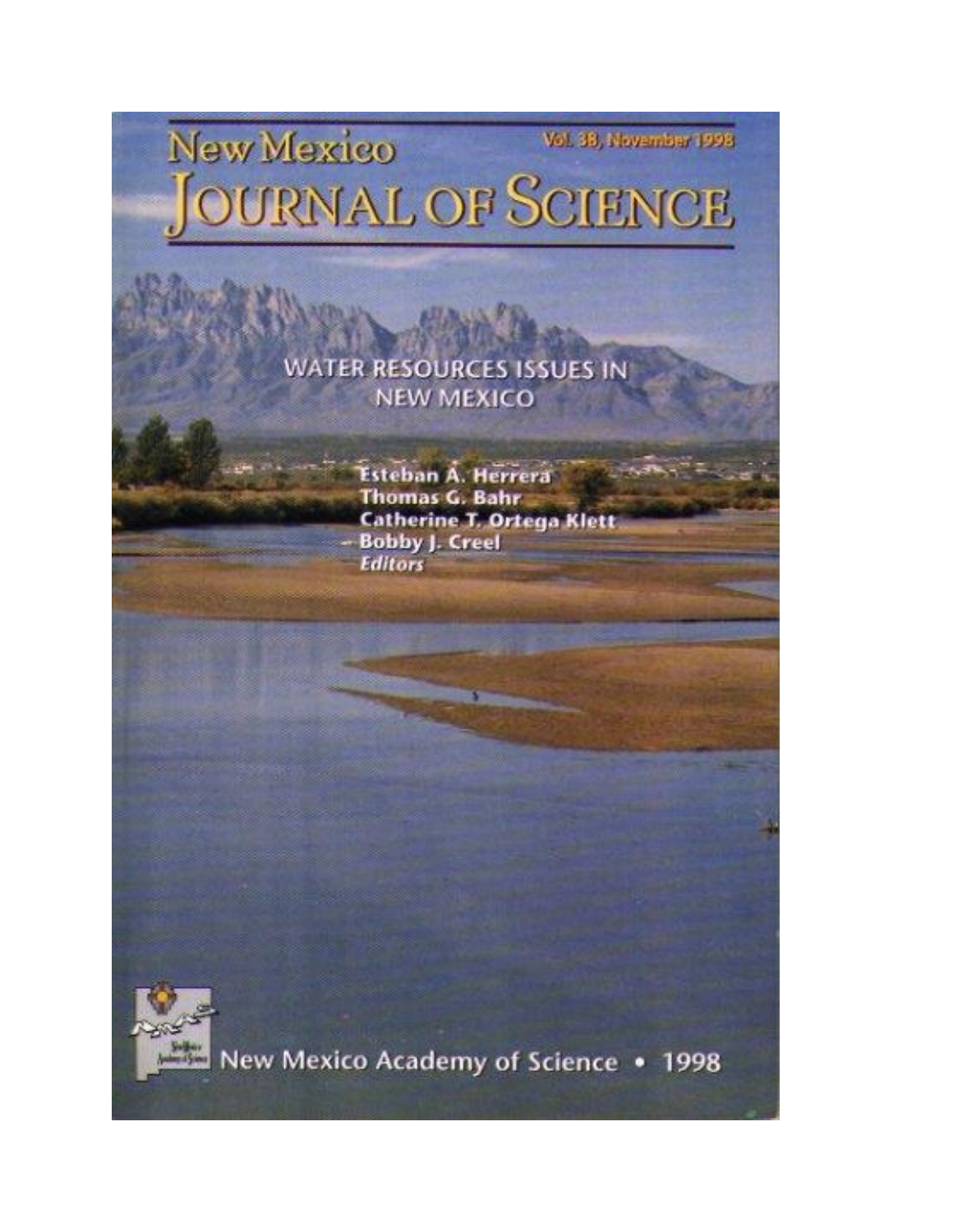## **Table of Contents**

Preface *Tom Bahr*

An Overview of New Mexico's Water Resources *Tom Bahr*

Groundwater Recharge: The Legal Realities of Keeping the Hydrologic System Whole *Tessa T. Davidson*

Water Rights Transfers in New Mexico: Themes and Current Issues *Charles T. DuMars*

How the Colorad Squawfish Reeled in the Animas-La Plata Project: A Legal and Institutional Look at the Endangered Species Act *Elizabeth Newlin Taylor*

Water Politics in Southern New Mexico *Gary L. Esslinger*

Effectiveness of Conversation Policies on New Mexico Residential Water Demand *Douglas Gegax, Tom McGuckin, and Ari Michelsen*

Economics of Water Conservation *Frank A. Ward*

Water, Planning, and Administration in the Middle Rio Grande Basin *W. Peter Balleau*

Water Conservation in New Mexico Agriculture *Carl Barnes and Robert Flynn*

The High Plains (Ogallala) Aquifer: Management and Development of the Water Resources in the Southern High Plains, New Mexico *Dennis G. Woodward*

An Historical Overview of Playas and Other Wetland/Riparian areas of "Nuevo México" *Melanie Greer Deason*

Riparian Management on the Bosque Del Apache National Wildlife Refuge *J. P. Taylor and K. C. McDaniel*

Observations on Southwestern Riparian Ecosystems *Jeffery C. Whitney*

Water Conservation through an Anasazi Gardening Technique *Carelton S. White, David R. Dreesen, and Samuel R. Loftin*

Wastewater Treatment in New Mexico *Amy Russell and Ricardo B. Jacquez*

Potential for Greywater Recycle and Reuse in New Mexico *S. Trujillo, A. Hanson, W. Zachritz II , and R. Chacey*

Enhancing Nitrogen Removal in Submerged Surface Flow Constructed Wetland Systems